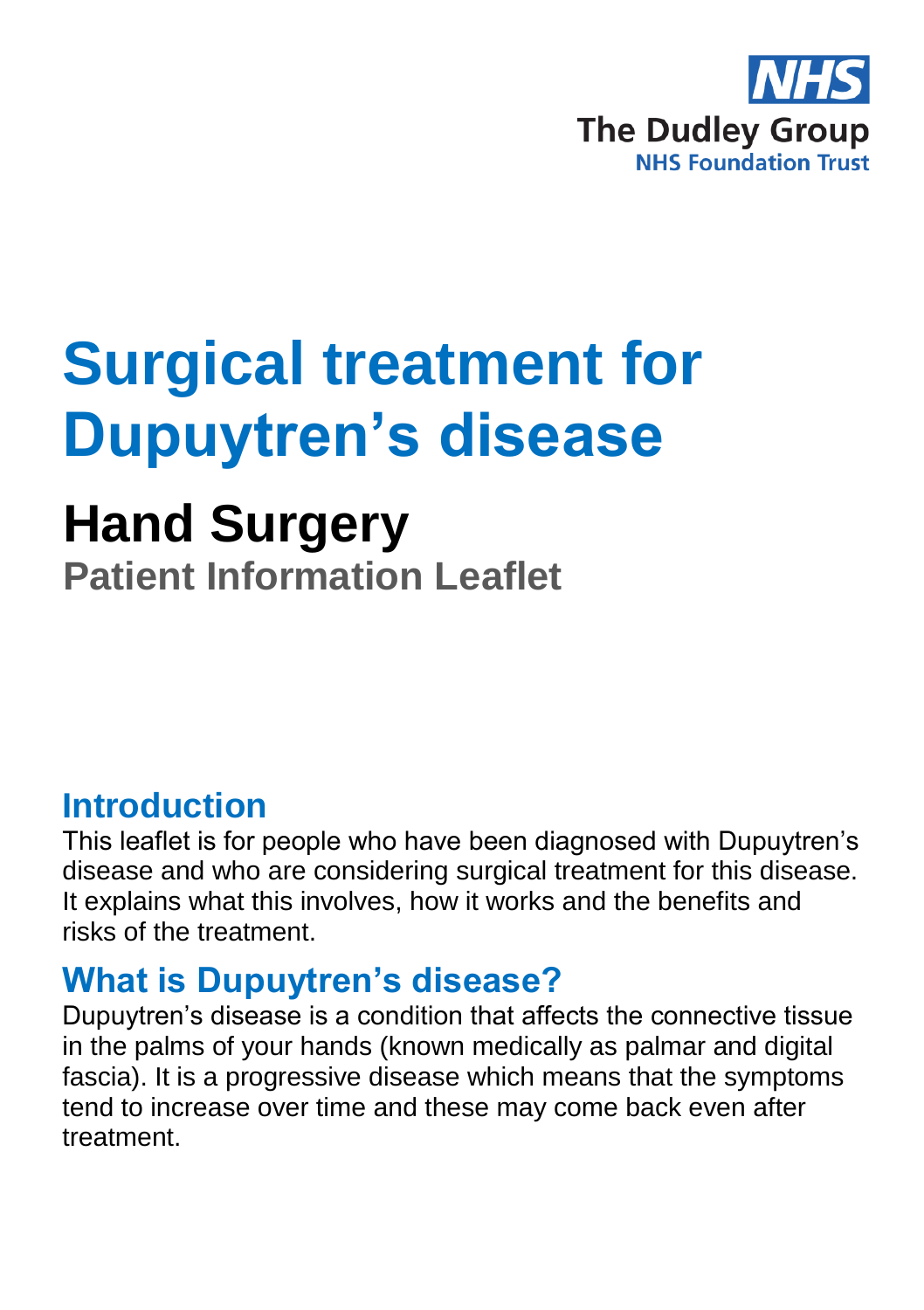# **What are the symptoms?**

It can first appear as small lumps under the skin in the palm of the hand which are non-cancerous (these are known as Dupuytren's nodules). The lumps contain collagen which is a natural protein found in the body. Collagen builds up under the skin forming stringlike cords which extend from the palm into the fingers. These can be felt or seen under the skin when you stretch out your finger.

Over time, this cord tightens and pulls your finger in towards the palm of your hand. This is known as Dupuytren's contracture and makes it very difficult to straighten your finger fully. Although this is not usually painful, it can cause problems with carrying out normal activities.

The ring finger and little finger are most commonly affected but Dupuytren's contracture may develop in more than one finger and in both hands. Collagen nodules can also appear in soles of feet (Ledderhose's disease) or back of the fingers (Garrod's pads).

# **How can it be treated?**

At the moment there is no cure for Dupuytren's disease but your finger can be straightened. Your consultant will discuss the various treatment options with you and you can decide which of these you prefer.

The aim of treatment is to allow your hand to work normally again and try to limit the disease from progressing. However, whatever treatment option you choose, it is possible that the symptoms may come back and need more treatment.

The treatment options include both surgical and non-surgical treatments and your consultant will have discussed all the options with you.

If you have a mild version of the disease and do not have a contracture, your consultant may recommend that you do not need any treatment. They will continue to monitor your condition instead. This is because even if you have treatment, there is no guarantee that this will prevent the disease from progressing any further.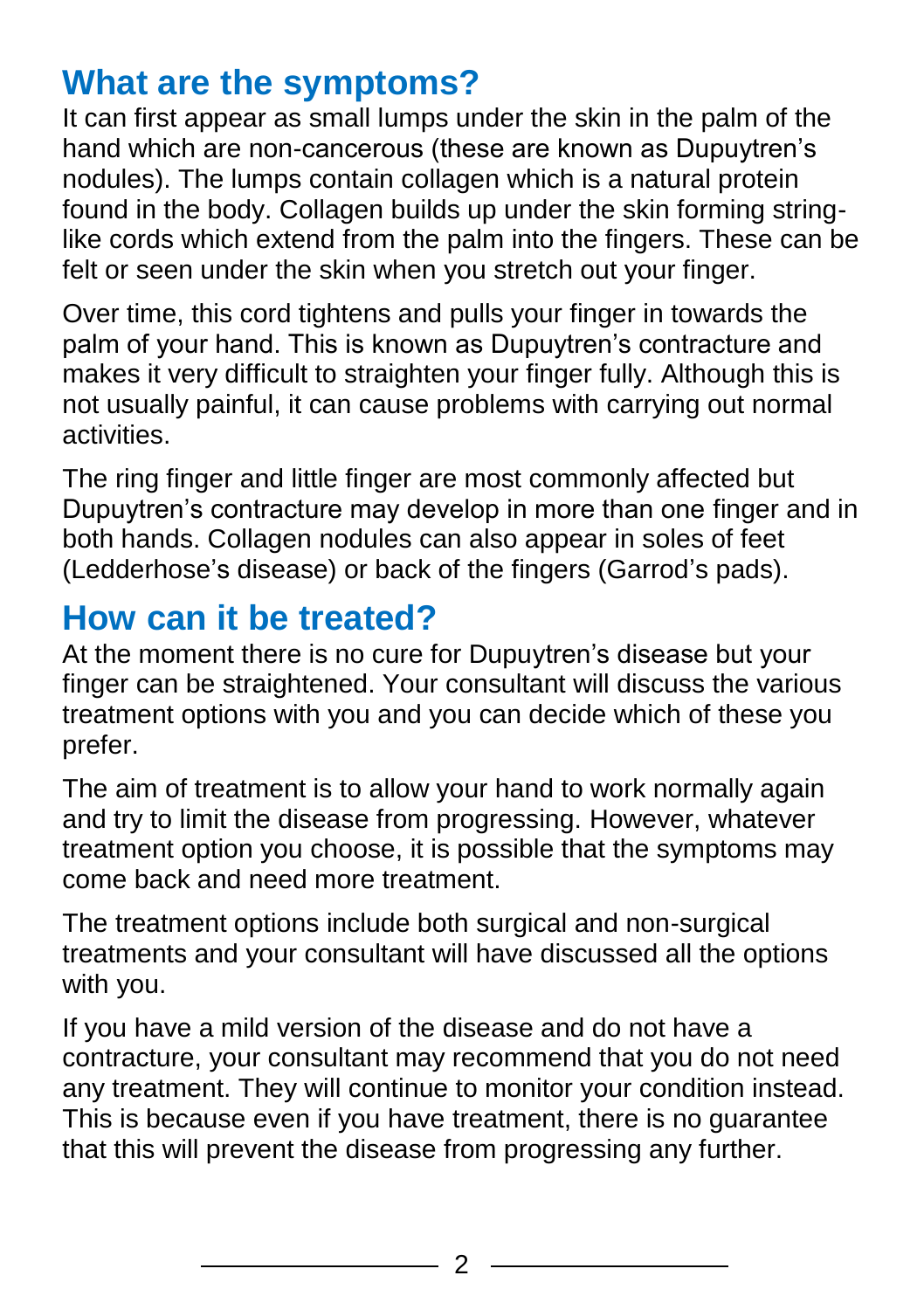# **What surgical treatments are there?**

### **Fasciotomy**

This involves dividing the cord through a cut in the skin or with a needle puncture through the skin.

### Percutaneous needle fasciotomy

For this type of fasciotomy, a special needle is passed through the skin of the palm into the cord. A cut is made into the cord using a see-saw movement to divide it and the finger is stretched to straighten it.

The procedure is usually carried out in the outpatient clinic. You will be given a local anaesthetic. Afterwards, a light dressing will be applied. You will be advised to keep your hand elevated (raised above the level of your heart) and to move the finger that has been treated.

You will need hand therapy to help your hand recover its normal functions.

This type of surgery has a quicker recovery time and the scar is smaller than for other types of surgery for Dupuytren's disease. However, there is a 62 per cent chance, on average, that patients will develop another contracture after this type of surgery within about four years.

### **Palmar fasciectomy**

For this procedure, the whole cord or part of it (limited fasciectomy) is removed rather than just divided. The skin wound is then stitched up and dressed.

The treatment may be carried out using a local or a general anaesthetic, depending on what you are having done. You should only need to be in hospital for the day but occasionally an overnight stay may be necessary.

You will need to return for removal of stitches, dressings and a check-up for a few weeks after surgery. You will need hand therapy to help your hand recover its normal functions.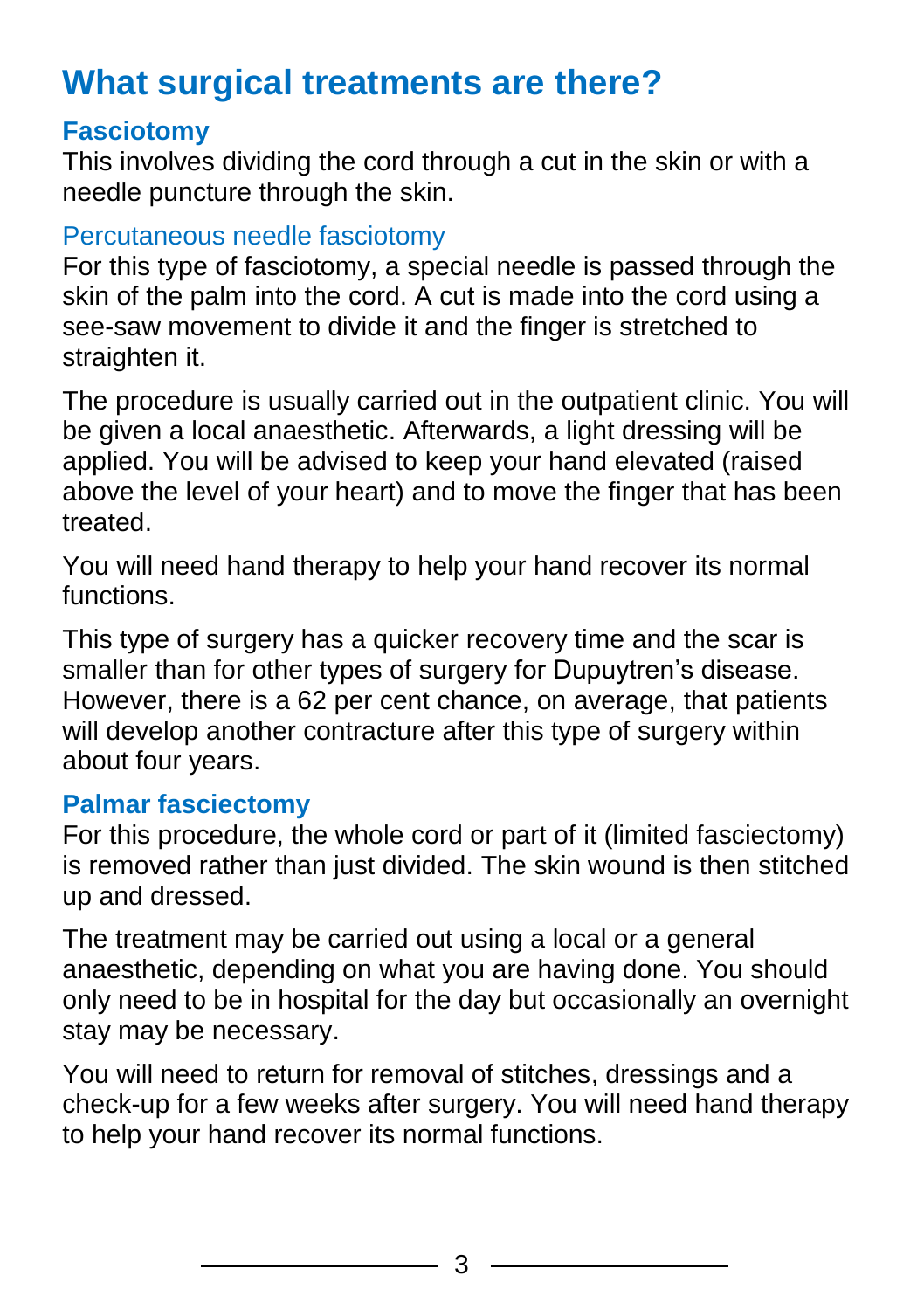# **What is involved in the treatment?**

The surgeon will discuss the options with you in more detail as the type of surgery will depend on your individual condition. The options for surgery are as follows:

### **Segmental fasciectomy**

The surgeon will remove short segments of the cord through one or more small incisions (cuts) in your hand.

### **Open partial fasciectomy**

The surgeon will take out the whole cord through one longer cut in your hand. This is the most common operation to be used. The wound can be treated in several ways:

- Simple closure using stitches.
- Open palm technique where the wound is left to heal by itself without stitches. It usually takes about three to five weeks to heal.
- Sometimes, in cases where skin is attached to the cord and therefore also has to be removed, a skin graft from the upper arm or inner thigh is used to seal the wound.

### **Dermofasciectomy**

The surgeon will remove the whole cord as well as the skin over it. This skin will be replaced with a skin graft that is usually taken from the upper arm or inner thigh. This procedure is usually only used in people who have a more severe form of the disease where the symptoms keep coming back.

With this form of surgery, you are likely to need hand therapy for longer to recover movement in your hand than for the other surgical options.

With palmar fasciectomy surgery, on average four in every 10 people find that the symptoms come back within about four years, depending on the patient's disease type and the exact surgical technique.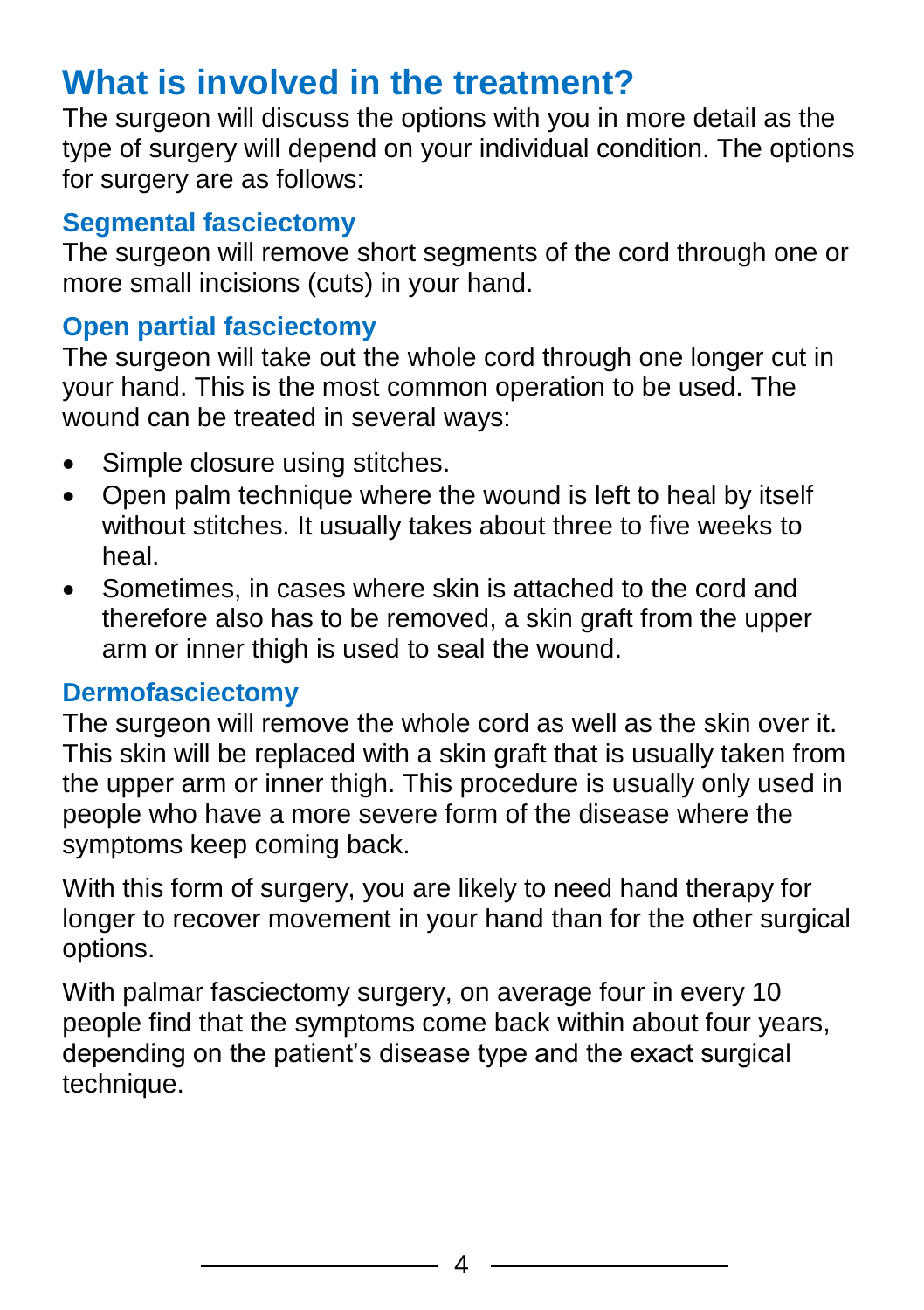# **What happens after the treatment?**

You will be given a follow-up appointment to see the hand therapy team. You will need to return to hospital about 10 to 14 days after the operation to have the stitches removed and will be given an appointment for this.

# **Hand therapy**

At your first hand therapy appointment, you will be given a splint to wear on your finger at bedtime. You will need to use this for up to four months. You will also be given some finger exercises to do each day.

Please note that you will need to attend hand therapy appointments for treatment until your hand function is normal again.

# **What are the benefits of the treatment?**

Research with people who have had surgery for Dupuytren's disease has shown that the treatment has been successful in straightening the bent finger(s), in most cases. In addition, all affected areas of the hand can be treated at the same time.

# **What are the risks?**

As with all procedures, this treatment carries some risks and complications. It is important that we tell you about these risks so that you have the information you need to make a decision about the treatment. Studies have shown that about 20 per cent of people having either fasciotomy or fasciectomy surgical will have a side effect (that is about one in every five people).

Common risks experienced by most patients are:

- Pain for which you can take pain relief such as paracetamol (always read the label and do not exceed the recommended dose).
- Temporary loss of sensation (feeling) in the hand (about one in every 10 patients gets this).
- Damage to skin.

5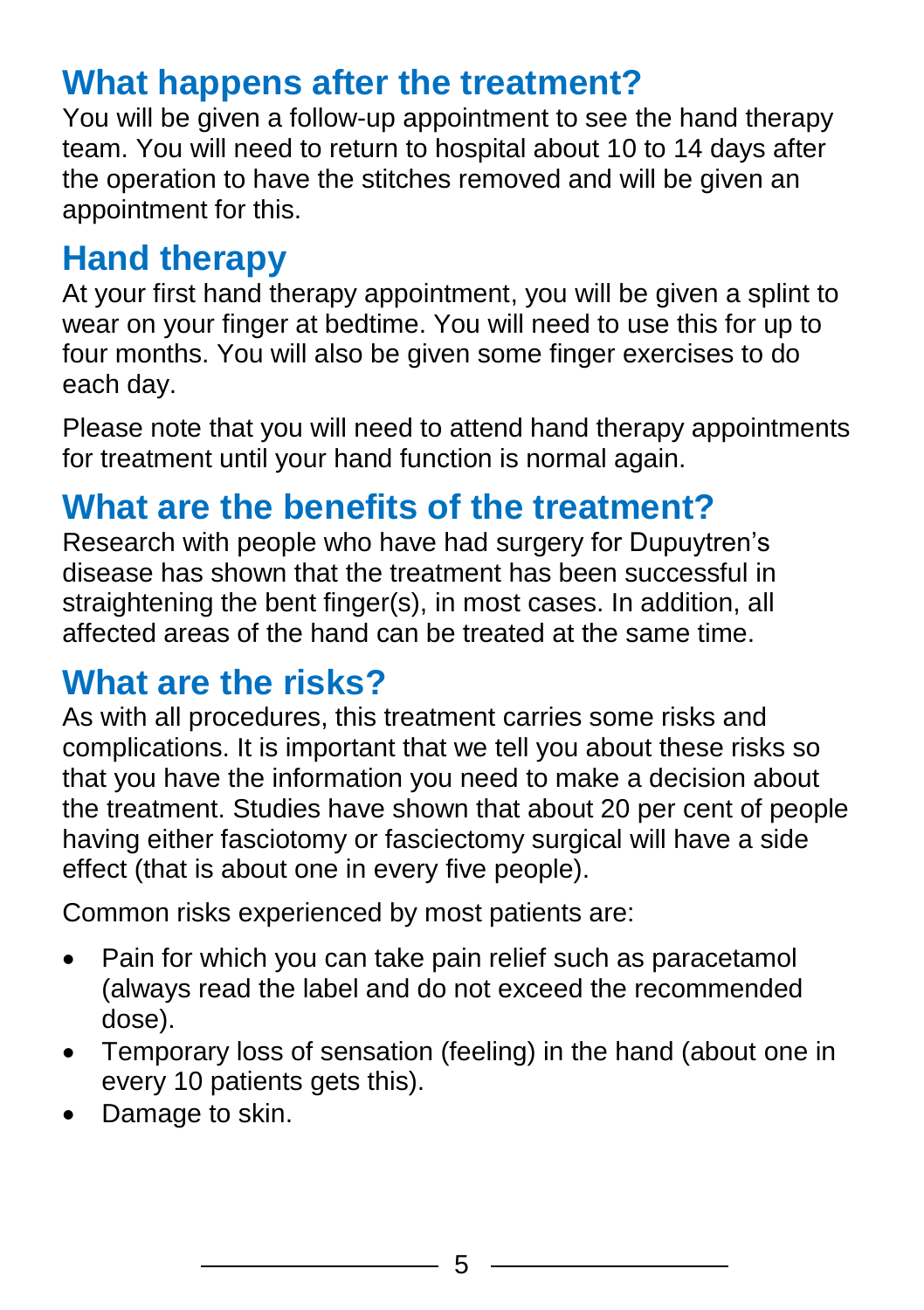Less common risks are:

- Scarring everyone will have a scar but some scars can be unpredictable. They may become thick, tight and at times painful and tender.
- Swelling of the hand.
- Blood blister.
- Stiffness in hand and finger joints.
- Infection
- Damage to tendons, nerves, arteries.
- There is an increased risk of damage to the nerves and blood vessels during operations for recurrent contractures, resulting in permanent loss of sensation (feeling), problems in wound healing and possible finger loss requiring amputation.
- If skin grafts are used, these may not take.
- Long period of hand therapy and recovery.
- May trigger a Dupuytren's contracture of other fingers on the same hand after surgery.
- Rarely, pain (particularly a 'burning' type of pain), swelling and stiffness of the hand due to a poorly-understood condition called complex regional pain syndrome (CRPS).

# **Frequently asked questions**

### **Will it hurt?**

As with all surgery, you will have some pain afterwards but your consultant will give you information on pain relief.

### **Will I need hand therapy afterwards?**

You will see a hand therapist to give you advice about exercises and to give you a splint to rest your finger at night for four months. You will need to do finger exercises every day.

### **When can I start using my hand normally again?**

You will be able to carry out normal activities after your wounds have healed. As your finger has been straightened, you will have to avoid straining it for a while. Your consultant will let you know how long this will be.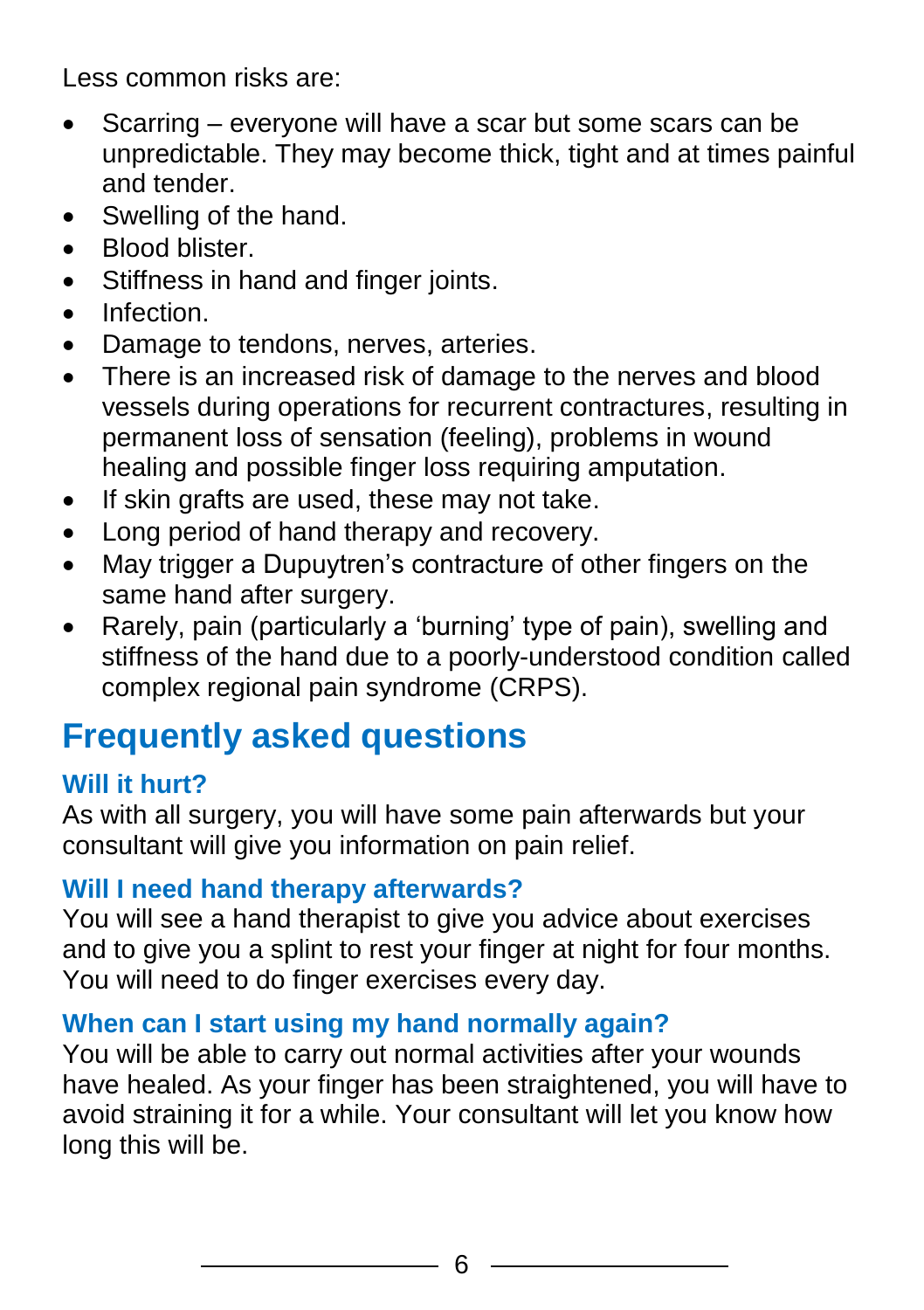### **When will I be able to go back to work?**

Your consultant will discuss this with you as it will depend on the type of work you do.

### **When will I be able to drive and operate machinery?**

You should check with your GP after the procedure to find out when it is safe for you to drive, ride a motorbike or operate machinery.

# **What would happen if I have no treatment?**

The contracture can get worse, pulling the finger in towards the palm and affecting movement in the involved finger. It can also restrict movement and grasp in other fingers.

# **Can I find out more?**

You can find out more from the following web link:

### **The British Dupuytren's Society**

[http://www.dupuytrens](http://www.dupuytrens-society.org.uk/treatment/treatment_xiapex.html)[society.org.uk/treatment/treatment\\_xiapex.html](http://www.dupuytrens-society.org.uk/treatment/treatment_xiapex.html)

### **References**

Crean SM, Gerber RA, Le Graverand MP, Boyd DM and Cappelleri JC (2011). The efficacy and safety of fasciectomy and fasciotomy for Dupuytren's contracture in European patients: a structured review of published studies. *J Hand Surg Eur* 36(5): p396-407.

Peimer CA, Wilbrand S, Gerber RA, Chapman D and Szczypa PP (2015). Safety and tolerability of collagenase Clostridium histolyticum and fasciectomy for Dupuytren's contracture. *J Hand Surg Eur* 40(2): p141-149.

Van Rijssen AL and Werker PM (2012). Percutaneous needle fasciotomy for recurrent Dupuytren's disease. *J Hand Surg Am.* 37(9): p1820-1823.